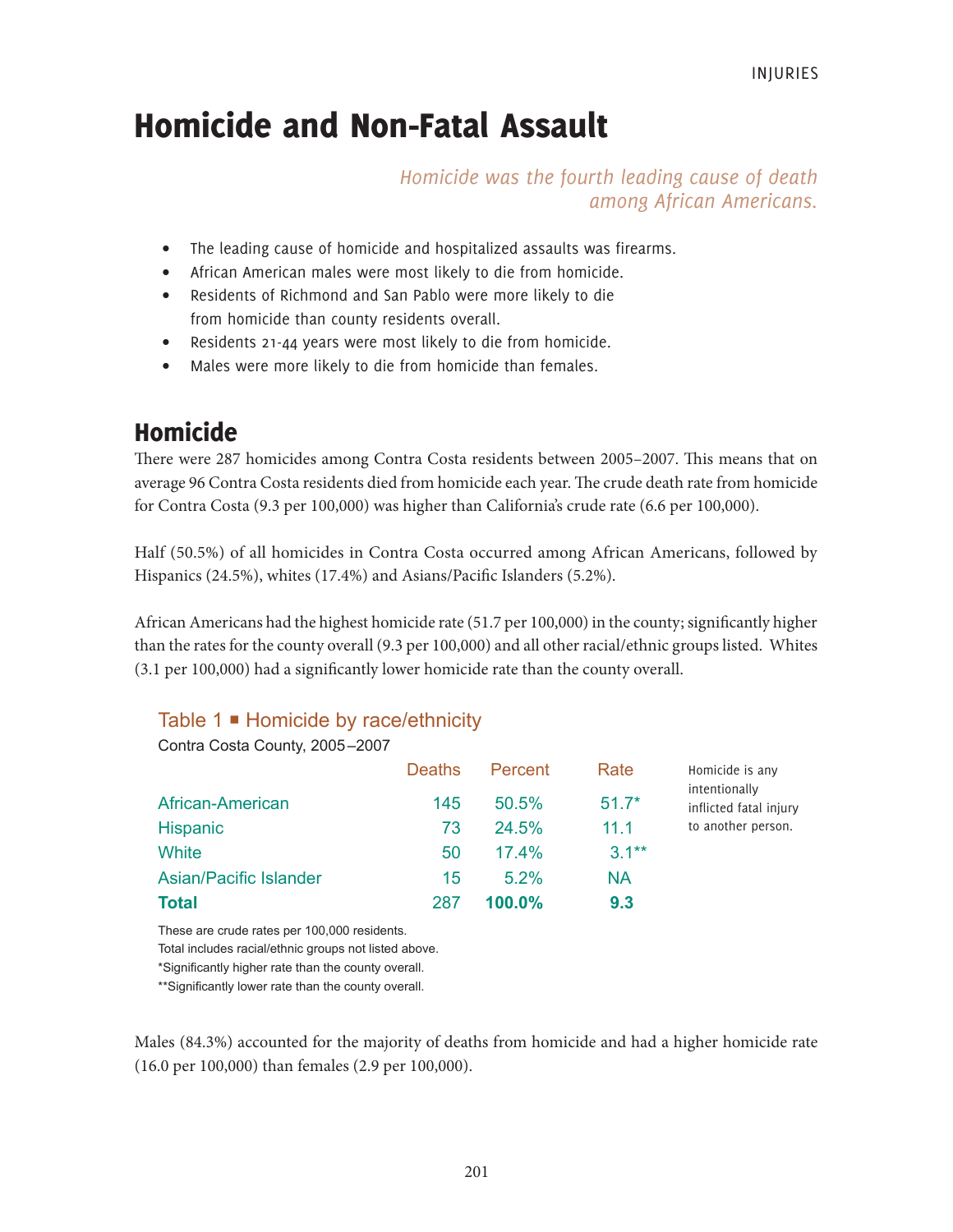# Table 2 ■ Homicide by gender

Contra Costa County, 2005–2007

| Total        |     | 287 100.0%     | 9.3     |
|--------------|-----|----------------|---------|
| Females      |     | 45 15.7%       | 2.9     |
| <b>Males</b> | 242 | 84.3%          | $16.0*$ |
|              |     | Deaths Percent | Rate    |

These are crude rates per 100,000 residents. \*Significantly higher rate than county females overall.

African American males, in particular, were disproportionately affected by homicide. African American males comprised 4.3% of the county population yet represented 43.9% of all homicides that occurred in the county. They had the highest homicide rate (95.6 per 100,000); significantly higher than the rates for county males overall (16.0 per 100,000) and males of any other racial/ethnic groups listed. White males (4.3 per 100,000) had a significantly lower homicide rate than county males overall.

The greatest number of homicide deaths in Contra Costa occurred among residents ages 21–44 years (180), and in particular among males of this age group. Residents 21–44 years had the highest homicide rate (17.9 per 100,000); significantly higher than the rates for the county overall (9.3 per 100,000) and all other age groups listed. Residents 45-64 years (4.1 per 100,000) had a significantly lower homicide rate than county residents overall.

| Table $3$ $\blacksquare$ Homicide by Age |               |         |           |
|------------------------------------------|---------------|---------|-----------|
| Contra Costa County, 2005-2007           |               |         |           |
|                                          | <b>Deaths</b> | Percent | Rate      |
| 0-20 years                               | 64            | 22.3%   | 7.2       |
| $21-44$ years                            | 180           | 62.7%   | $17.9*$   |
| 45-64 years                              | 34            | 11.8%   | $4.1***$  |
| 65 and older                             | 9             | 3.1%    | <b>NA</b> |
| <b>Total</b>                             | 287           | 100.0%  | 9.3       |

These are age-specific rates per 100,000 residents.

\*Significantly higher rate than the county overall.

\*\*Significantly lower rate than the county overall.

The greatest number of homicides occurred among residents of Richmond (119), Antioch (35) and San Pablo (23). Richmond (38.6 per 100,000) and San Pablo (24.8 per 100,000) had significantly higher rates of homicide than the county overall (9.3 per 100,000).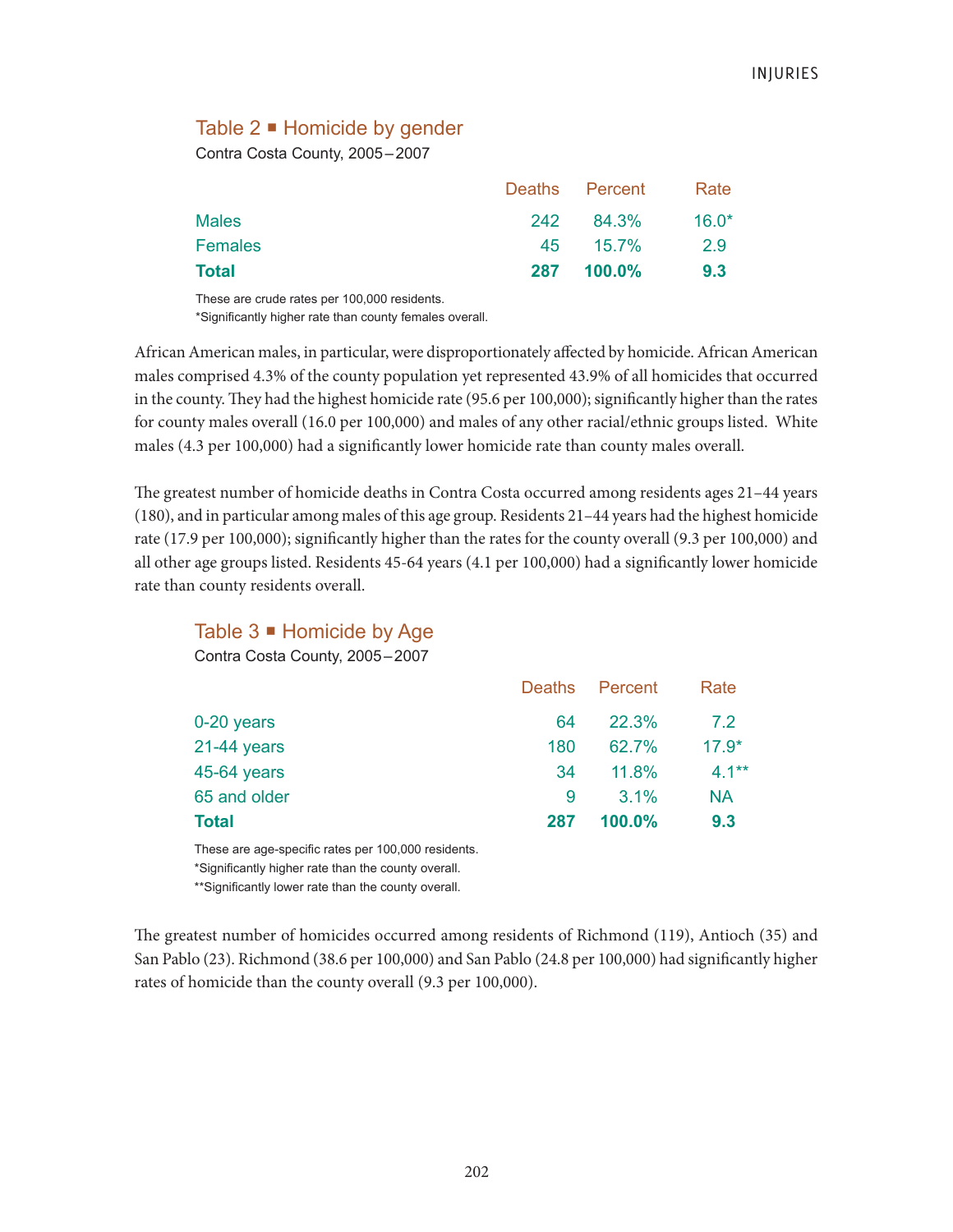### Table 4 **■** Homicide by selected cities

Contra Costa County, 2005–2007

|                     | Cases          | Percent | Rate      |
|---------------------|----------------|---------|-----------|
| <b>Richmond</b>     | 119            | 41.5%   | 38.6*     |
| Antioch             | 35             | 12.2%   | 11.7      |
| <b>San Pablo</b>    | 23             | 8.0%    | $24.8*$   |
| Pittsburg           | 22             | 7.7%    | 11.7      |
| Concord             | 13             | 4.5%    | <b>NA</b> |
| <b>Walnut Creek</b> | 9              | 3.1%    | <b>NA</b> |
| Pinole              | 8              | 2.8%    | <b>NA</b> |
| <b>Bay Point</b>    | 7              | 2.4%    | <b>NA</b> |
| <b>Brentwood</b>    | 7              | 2.4%    | <b>NA</b> |
| Oakley              | $\overline{7}$ | 2.4%    | <b>NA</b> |
| <b>El Cerrito</b>   | 5              | 1.7%    | <b>NA</b> |
| <b>Contra Costa</b> | 287            | 100.0%  | 9.3       |

These are crude rates per 100,000 residents. Contra Costa total includes cities not listed above. \*Significantly higher rate than the county overall.

More than three-quarters (78.7%) of all homicide deaths in Contra Costa involved firearms.

| Cases | Percent   | Rate |
|-------|-----------|------|
| 226   | 78.7%     | 7.3  |
| 34    | 11.8%     | 1.1  |
| 21    | 7.3%      | 0.7  |
| 287   | $100.0\%$ | 9.3  |
|       |           |      |

These are crude rates per 100,000 residents. Total includes causes not listed above.

# Non-Fatal Assault Hospitalizations

To understand the impact of assault it is important to assess hospitalizations in addition to deaths. Information about homicides indicates the ultimate toll that assault takes on people's lives, but more people experience assault than die from it. Assaults that are serious enough to result in hospitalization greatly affect one's health and well-being. Other less-severe assault injuries are treated at home, in emergency departments or outpatient clinics.

Between 2005-2007, there were 1,144 hospitalizations due to non-fatal assaults among Contra Costa residents. This means that on average, there were 381 hospitalizations due to assaults each year. The crude hospitalization rate from assaults for Contra Costa (37.0 per 100,000) was lower than the crude rate for California (39.6 per 100,000).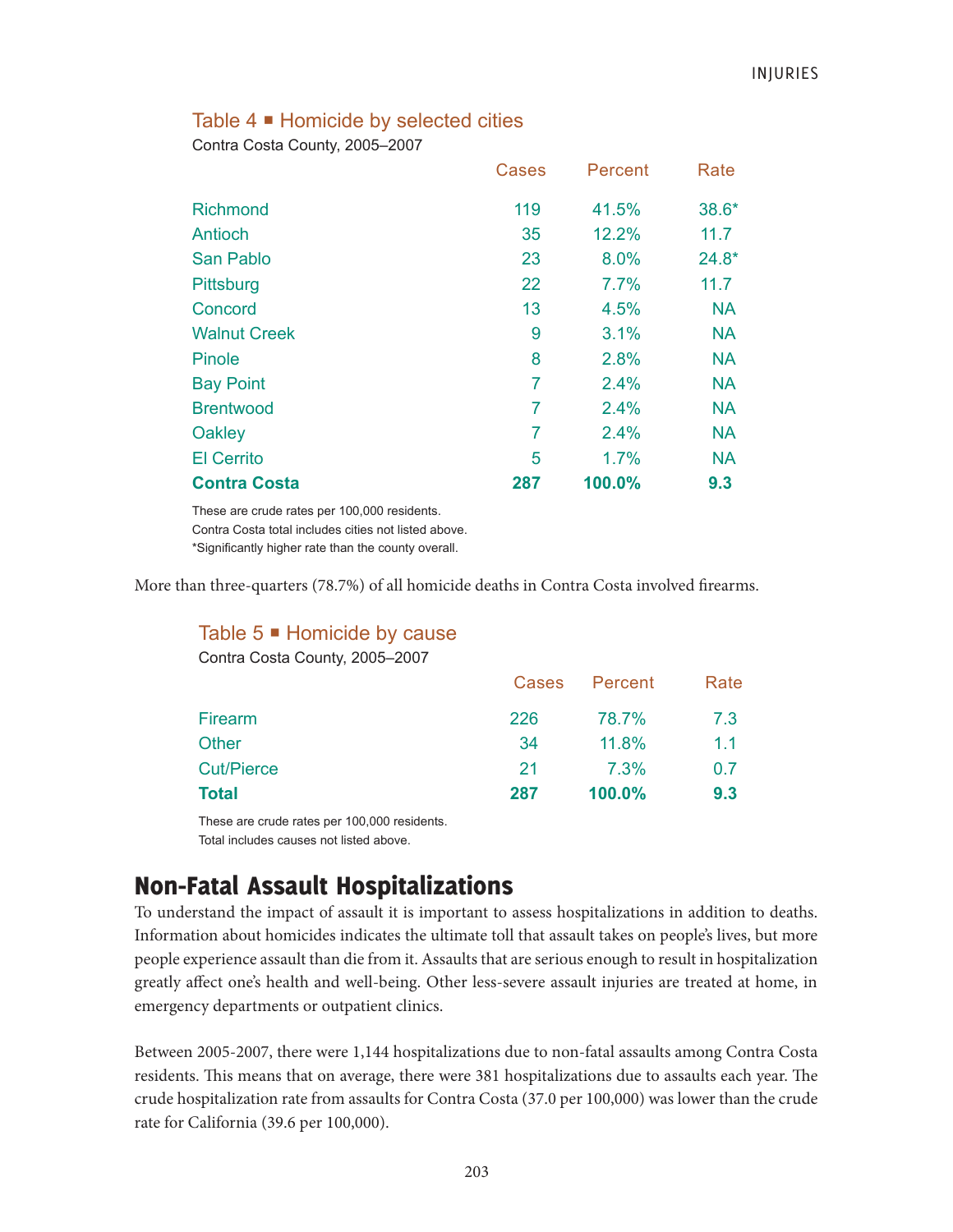Non-fatal assault

# Table 6 **■** Non-fatal assault hospitalizations

By Race/Ethnicity

Contra Costa County, 2005–2007

|                         | <b>Cases</b> | Percent  | Rate     |
|-------------------------|--------------|----------|----------|
| <b>African American</b> | 373          | 32.6%    | $133.0*$ |
| White                   | 356          | $31.1\%$ | $22.0**$ |
| Hispanic                | 244          | 21.3%    | 37.1     |
| Asian/Pacific Islander  | 38           | $3.3\%$  | $9.6***$ |
| <b>Total</b>            | 1.144        | 100.0%   | 37.0     |

is intentionally inflicted injury to another person that may or may not involve intent to kill. In this section we look at non-fatal assaults that led to hospitalization.

These are crude rates per 100,000 residents.

Total includes racial/ethnic groups not listed above.

\*Significantly higher rate than the county overall.

\*\*Significantly lower rate than the county overall.

The greatest number of assault hospitalizations in the county was among African Americans (373), followed by whites (356), Hispanics (244) and Asian/Pacific Islander residents (38).

African Americans had the highest assault hospitalization rate (133.0 per 100,000); significantly higher than the rates for the county overall (37.0 per 100,000) and all other racial/ethnic groups listed. Whites (22.0 per 100,000) had a significantly lower assault hospitalization rate than the county overall. Asians/ Pacific Islanders (9.6 per 100,000) had the lowest rate, significantly lower than the county overall and all other racial/ethnic groups listed.

# Table 7 <sup>■</sup> Non-fatal assault hospitalizations by gender

Contra Costa County, 2005–2007

| Total          | $1,144$ $100.0\%$ | -37.0   |
|----------------|-------------------|---------|
| <b>Females</b> | 185 16.2%         | 11.7    |
| <b>Males</b>   | 959 83.8%         | $63.2*$ |
|                | Cases Percent     | Rate    |

These are crude rates per 100,000 residents.

\*Significantly higher rate than county females overall.

Males (83.8%) experienced the majority of assault hospitalizations and had a higher rate of assault hospitalization (63.2 per 100,000) than females (11.7 per 100,000).

African American males had the highest assault hospitalization rate (235.2 per 100,000); higher than the rates for county males overall (63.2 per 100,000) and males of all other racial/ethnic groups listed. White males (35.5 per 100,000) had a lower assault hospitalization rate than county males overall. Asian/Pacific Islander males (16.2 per 100,000) had the lowest rate, lower than county males overall and all other racial/ethnic groups listed.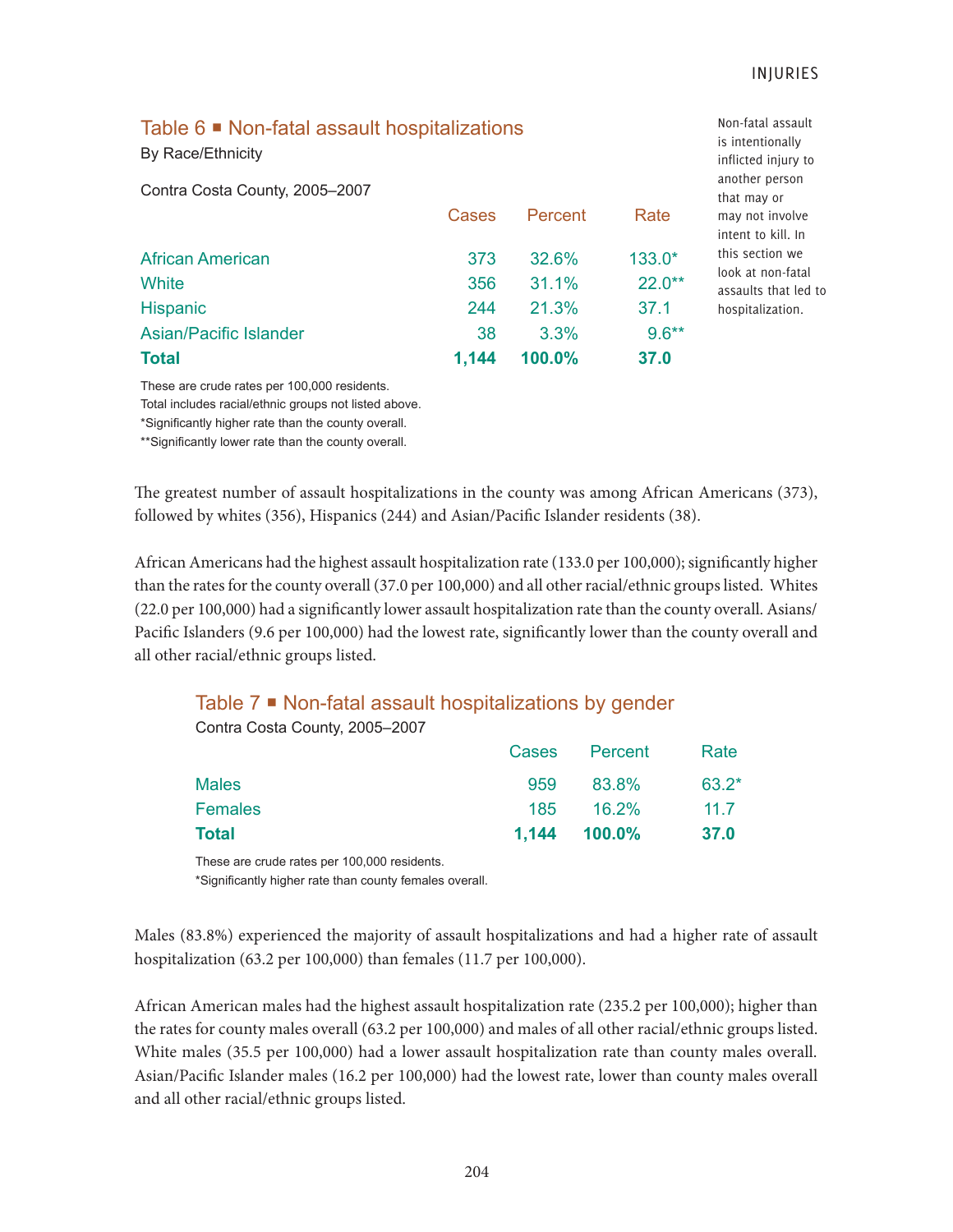|                    | <b>Cases</b> | Percent | Rate      |
|--------------------|--------------|---------|-----------|
| $0 - 14$ years     | 33           | 2.9%    | $5.2**$   |
| $15 - 24$ years    | 453          | 39.6%   | $110.8*$  |
| $25 - 34$ years    | 254          | 22.2%   | 65.3*     |
| 35-44 years        | 180          | 15.7%   | 38.7      |
| $45 - 54$ years    | 131          | 11.5%   | $27.6***$ |
| 55-64 years        | 54           | 4.7%    | $15.5***$ |
| 65 years and older | 39           | 3.4%    | $10.5***$ |
| <b>Total</b>       | 1,144        | 100.0%  | 37.0      |

### Table  $8 \equiv$  Non-fatal assault hospitalizations by age Contra Costa County, 2005–2007

These are age-specific rates per 100,000 residents.

\*Significantly higher rate than the county overall.

\*\*Significantly lower rate than the county overall.

More than half (61.8%) of all assault hospitalizations occurred among residents 15–34 years. Within this age group, residents 15–24 years had the highest assault hospitalization rate (110.8 per 100,000); significantly higher than the rates for the county overall (37.0 per 100,000) and all other age groups listed. Residents 25–34 years old (65.3 per 100,000) had a significantly higher rate of assault hospitalizations than the county overall. Residents 0–14 years, and 45 years and older had significantly lower rates than the county overall.

# Table 9 Non-fatal assault hospitalizations by cause

|                      | Cases | Percent | Rate |
|----------------------|-------|---------|------|
| <b>Firearm</b>       | 422   | 36.9%   | 13.6 |
| <b>Unarmed fight</b> | 209   | 18.3%   | 6.8  |
| Cut/pierce           | 197   | 17.2%   | 6.4  |
| <b>Other</b>         | 164   | 14.3%   | 5.3  |
| <b>Blunt object</b>  | 106   | 9.3%    | 3.4  |
| Abuse and neglect    | 46    | 4.0%    | 1.5  |
| Total                | 1,144 | 100.0%  | 37.0 |

Contra Costa County, 2002–2004

These are crude rates per 100,000 residents. Total includes causes not listed above.

The largest percentage of all assault hospitalizations involved firearms (36.9%), followed by unarmed fights (18.3%), and cutting/piercing (17.2%).

Six ZIP codes had higher assault hospitalization rates than the county overall: 94565, 94804, 94806, 94801, 94509 and 94520. These ZIP codes comprised almost two-thirds (64.8%) of the assault hospitalizations in the county and accounted for at least 70 cases each. A stable rate could not be calculated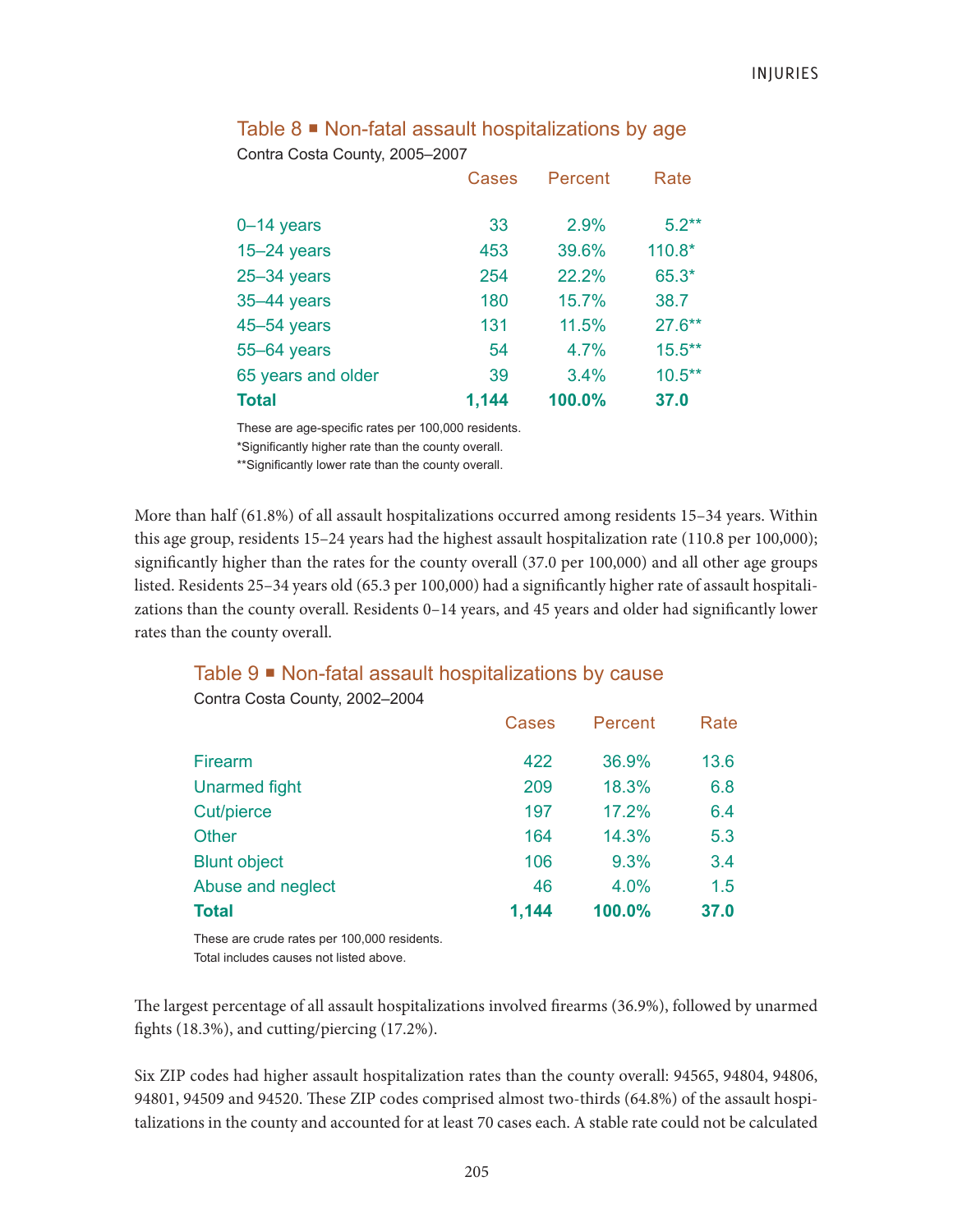for ZIP codes with fewer than 20 cases. If denominator data was available, statistical testing generated a confidence interval for these ZIP codes to determine whether the rate range was lower, higher or similar to the county rate. One ZIP code (94548) was shown to have a rate range higher than the county rate and is represented accordingly on the map, but because there are fewer than five cases it is excluded from the table.

Seventeen ZIP codes had assault hospitalization rates or rate ranges lower than the overall county rate. These ZIP codes are shaded accordingly on the map and those that had at least five cases are included and identified in the table.

| Conina Costa County, 2009–2007 |              |         |           |
|--------------------------------|--------------|---------|-----------|
|                                | <b>Cases</b> | Percent | Rate      |
| 94509                          | 108          | 9.4%    | $54.8*$   |
| 94513                          | 18           | 1.6%    | $NA**$    |
| 94518                          | 20           | 1.7%    | $23.6**$  |
| 94519                          | 11           | 1.0%    | $NA**$    |
| 94520                          | 74           | 6.5%    | 64.4*     |
| 94521                          | 18           | 1.6%    | $NA**$    |
| 94523                          | 15           | 1.3%    | NA**      |
| 94526                          | 5            | 0.4%    | NA**      |
| 94530                          | 16           | 1.4%    | <b>NA</b> |
| 94531                          | 37           | 3.2%    | 30.4      |
| 94547                          | 21           | 1.8%    | 31.2      |
| 94549                          | 13           | 1.1%    | $NA**$    |
| 94553                          | 48           | 4.2%    | 32.5      |
| 94561                          | 26           | 2.3%    | 25.6      |
| 94564                          | 16           | 1.4%    | <b>NA</b> |
| 94565                          | 158          | 13.8%   | $61.6*$   |
| 94572                          | 10           | 0.9%    | <b>NA</b> |
| 94583                          | 11           | 1.0%    | NA**      |
| 94595                          | 10           | 0.9%    | <b>NA</b> |
| 94596                          | 10           | 0.9%    | NA**      |
| 94598                          | 20           | 1.7%    | 25.2      |
| 94801                          | 128          | 11.2%   | 135.9*    |
| 94803                          | 29           | 2.5%    | 35.7      |
| 94804                          | 144          | 12.6%   | 119.0*    |
| 94805                          | 11           | 1.0%    | <b>NA</b> |
| 94806                          | 129          | 11.3%   | $71.1*$   |
| <b>Total</b>                   | 1,144        | 100.0%  | 37.0      |

Table 10 ■ Non-fatal assault hospitalizations by ZIP code Contra Costa County, 2005–2007

These are crude rates per 100,000 residents. Total includes ZIP codes not listed above.

\* Significantly higher rate than the county overall.

\*\* Significantly lower rate than the county overall.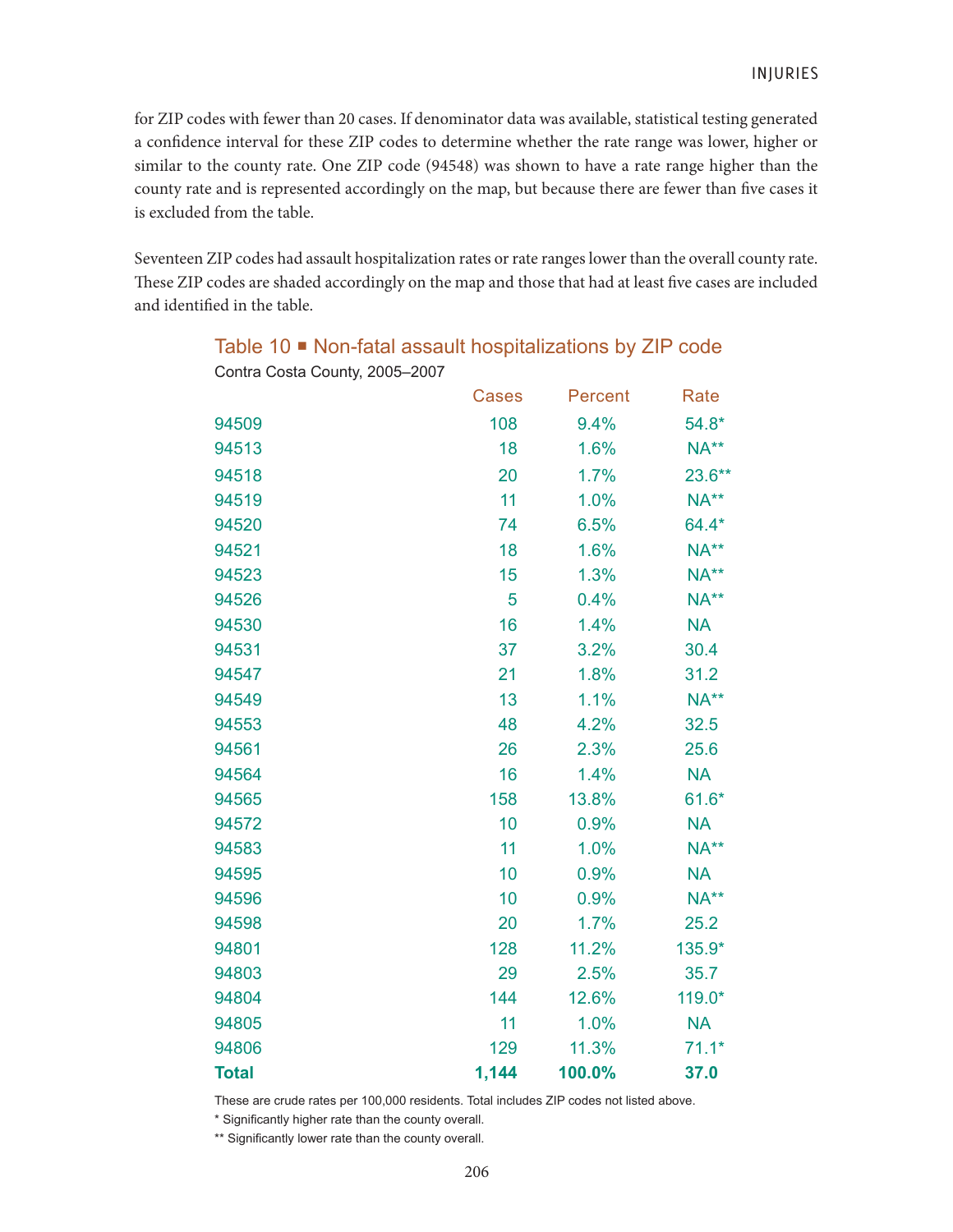

# Non-fatal Assault Hospitalization Rates by Zip Code

207

INJURIES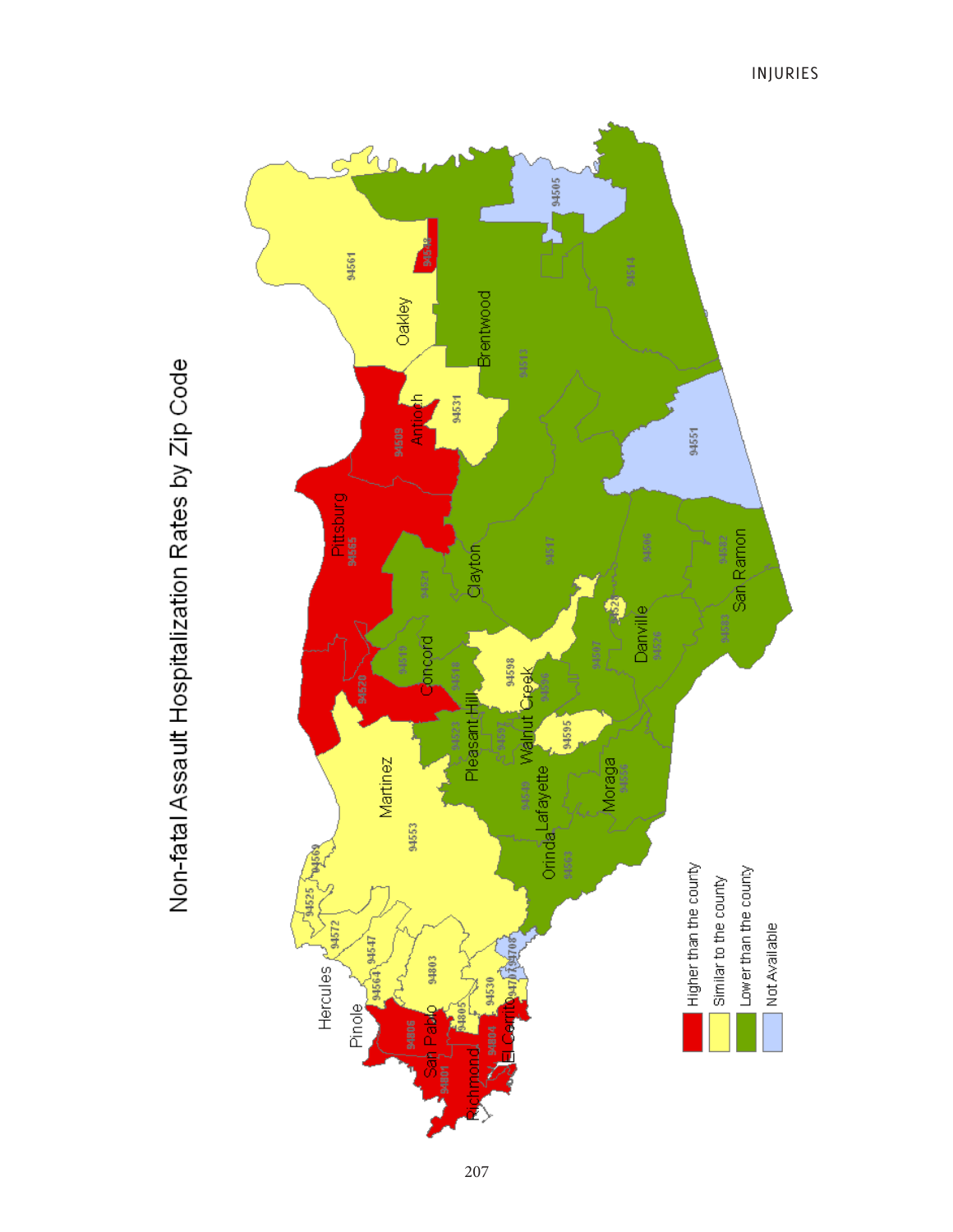### **What are homicides and non-fatal assaults?**

Homicides and non-fatal assaults are violent injuries intentionally inflicted by one person on another.<sup>1</sup> They result from the use of physical force or power, threatened or actual, and can involve firearms, blunt objects, cutting/piercing, unarmed fights and abuse and neglect. Injuries caused by law enforcement officers in the line of duty, and combat deaths or acts of war are excluded from this category.

### **Why is it important?**

Between 2005-2007, homicide was the second leading cause of death among Contra Costa residents 15- 34 years, accounting for more than one-quarter (28.9%) of the deaths in this age group. Homicide was the fourth leading cause of death among African American residents.

Though there is an alarming number of homicide deaths, many more people survive this kind of violence than are killed by it. The Bureau of Justice 2003 statistics showed that for each homicide, there were approximately 1,000 nonfatal assaults.<sup>2</sup> In 2006, there were 1.8 million emergency department visits for assault in the United States.<sup>3</sup>

Violence affects people in all stages of life.<sup>4</sup> Victims of violence and those exposed to it are often left with permanent physical injuries, chronic pain, emotional scars, disability, post-traumatic stress disorder, depression, substance abuse tendencies and sometimes profound changes in lifestyle.<sup>4,5</sup> Violence erodes the health of communities by reducing productivity, decreasing property values, and disrupting public education and social services.<sup>4</sup> Neighborhoods that offer no safe places to play put urban children and adolescents at greater risk for obesity and later cardiovascular disease.<sup>6</sup>

### **Who does it impact the most?**

Homicide represents a troubling health disparity, disproportionately affecting young people and people of color. Nationwide in 2007, homicide was the second leading cause of death for young people ages 10–24 years, accounting for 5,764 deaths. Of these homicides, 86% of victims were male.<sup>7</sup>

In Contra Costa, African American males had the highest rate of homicide. In the county, homicide was the fourth leading cause of death for African Americans and the sixth leading cause of death for Hispanics. Among U.S. youths 10–24 years, homicide was the leading cause of death for African Americans, the second leading cause for Hispanics and third leading cause for Asians/Pacific Islanders and American Indians and Alaska Natives.<sup>7</sup>

Poverty is a risk factor associated with becoming victims or perpetrators of violence.<sup>8</sup>

### **What can we do about it?**

Violence prevention efforts should include a continuum of strategies aimed at the individual, community and societal levels.<sup>8</sup>

*Individual:* Promote attitudes and beliefs that prevent violence through peer programs or mentorship. Provide young people with crucial conflict-resolution and problem-solving skills.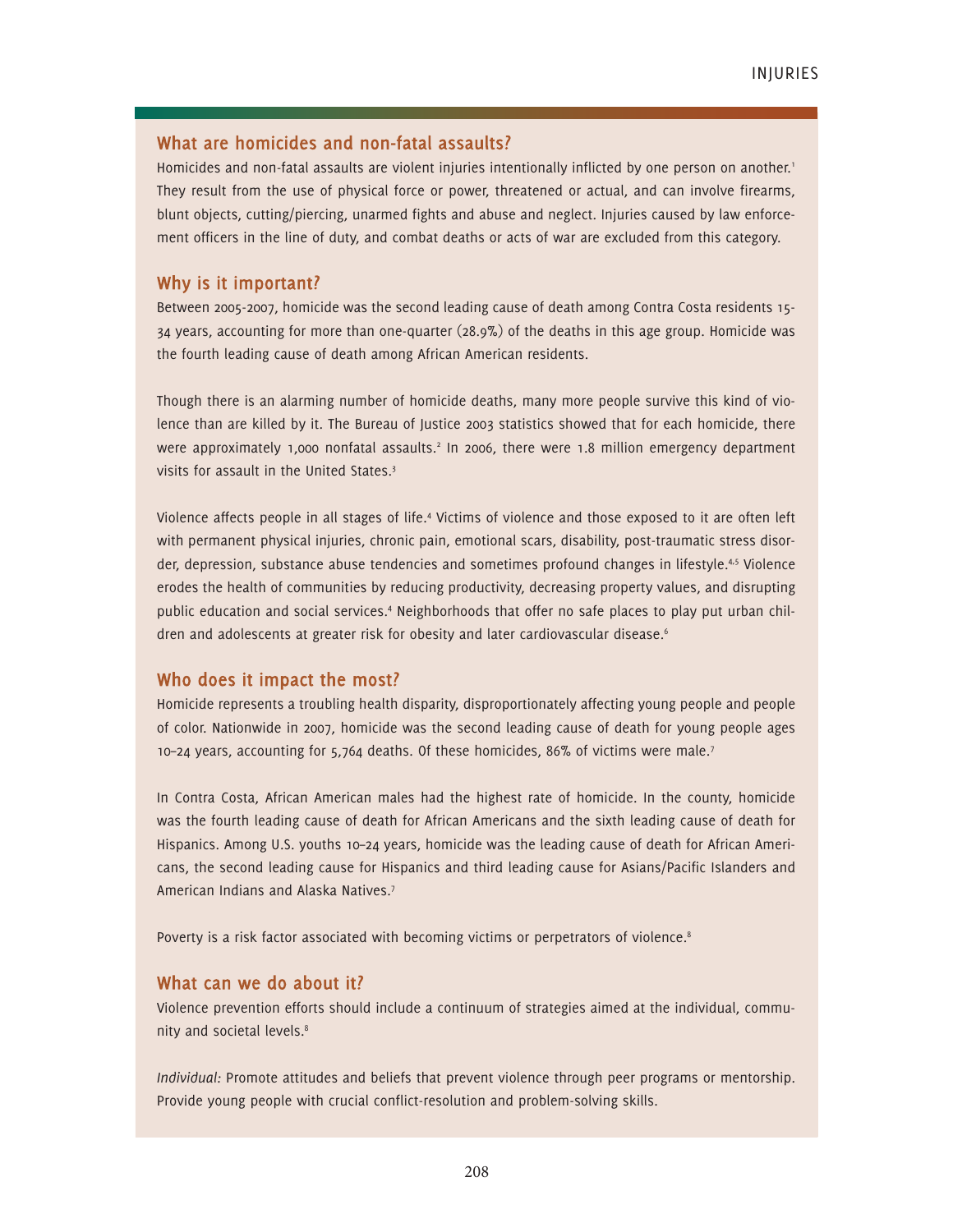*Community:* Build social connections within neighborhood institutions. Provide after-school programs. Respond swiftly to reports of family violence. Limit adolescents' access to firearms and substances often involved in violent episodes such as alcohol and other drugs.

*Societal:* Develop and implement legislation limiting the availability of firearms since weapons are commonly obtained and used to commit violent acts and law regulating firearms are getting weaker.

### Data Sources: Homicide and Non-Fatal Assault

### tables and map

Tables 1-10: Any analyses or interpretations of the data were reached by the Community Health Assessment, Planning and Evaluation (CHAPE) Unit of Contra Costa Health Services and not the California Department of Public Health (CDPH) nor the California Office of Statewide Health Planning and Development (OSHPD). Data presented for Hispanics include Hispanic residents of any race. Data presented for whites, Asians/Pacific Islanders and African Americans include non-Hispanic residents. Not all race/ethnicities are shown but all are included in totals for the county and for each gender, age, cause and city. Counts fewer than five are not shown in order to protect anonymity. Rates were not calculated for any group with fewer than 20 cases due to unstable estimates.

Population estimates for Contra Costa and its subpopulations (by age, gender, race/ethnicity, city/census place) for 2005-2007 were provided by the Urban Strategies Council, Oakland, CA. January, 2010. Data sources used to create these estimates included: U.S. Census 2000, Neilsen Claritas 2009, Association of Bay Area Governments (ABAG) 2009 Projections, and California Department of Finance Population Estimates for Cities, Counties and the State 2001-2009, with 2000 Benchmark.

California population estimate for state level rate from the State of California, Department of Finance, E-4 Population Estimates for Cities, Counties and the State, 2001–2009, with 2000 Benchmark. Sacramento, California, May 2009.

Tables 1-5: These tables include total deaths due to homicide and crude or age-specific average annual death rates per 100,000 residents for 2005 through 2007. Homicide mortality data from the California Department of Public Health (CDPH), http://www.dhs.ca.gov/, Center for Health Statistics' Death Statistical Master File, 2005-2007.

ICD10 coding for homicide (ICD X85-Y05, Y06-Y07 (.0-.9), Y08-Y09) found at the CDHS Brand EPICenter California Injury Data Online at http://www.applications.dhs.ca.gov/epicdata/default.htm, modified from the Centers of Disease Control and Prevention National Center for Health Statistics available online at http://www.cdc.gov/nchs/about/otheract/ice/matrix10.htm.

Late effects are not included. Table 5's ICD10 coding for "other" may include homicides due to the following causes; drugs and other biological, corrosive, and noxious substances, explosives, arson, hanging, suffocation, strangulation, drowning, pushing from high place, rape, motor vehicle involvement

Tables 6-10: These tables include total hospitalizations due to non-fatal assault and crude or age-specific average annual hospitalization rates for 2005 through 2007. Non-fatal assault hospitalization data from the California Office of Statewide Health Planning and Development (OSHPD) Patient Discharge Data files 2005-2007, http://www.oshpd.ca.gov/, Healthcare Quality and Analysis Division, Health Care Information Resource Center.